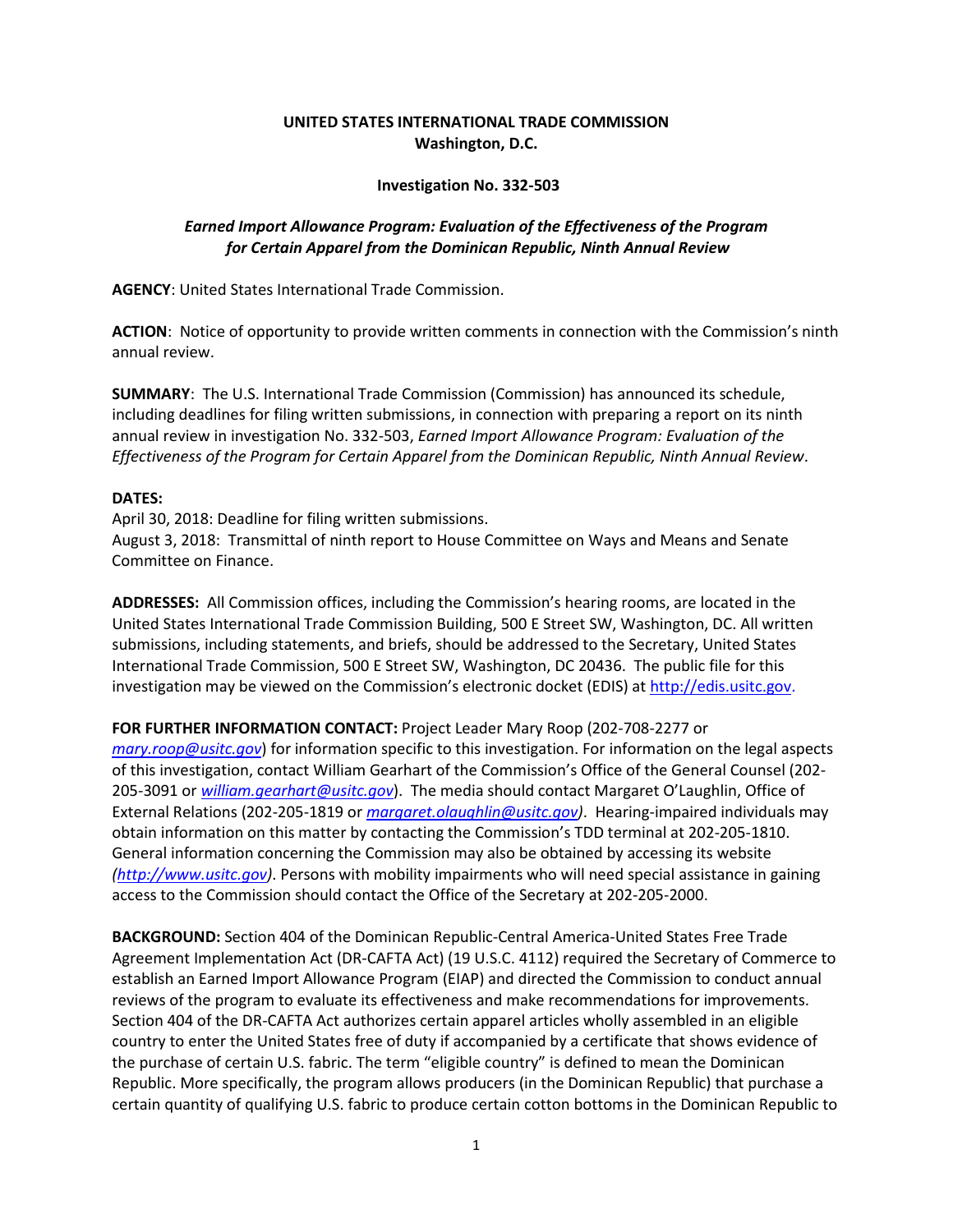receive a credit that can be used to ship a certain quantity of eligible apparel using third-country fabrics from the Dominican Republic to the United States free of duty.

Section 404(d) directs the Commission to conduct an annual review of the program to evaluate the effectiveness of the program and make recommendations for improvements. The Commission is required to submit its reports containing the results of its reviews to the House Committee on Ways and Means and the Senate Committee on Finance. Copies of the Commission's prior reports are available on the Commission's website at [www.usitc.gov,](http://www.usitc.gov/) including the eighth annual report, which was published on September 28, 2017 (ITC Publication 4730). The Commission expects to submit its report on its ninth annual review by August 3, 2018.

The Commission instituted this investigation pursuant to section 332(g) of the Tariff Act of 1930 to facilitate docketing of submissions and also to facilitate public access to Commission records through the Commission's EDIS electronic records system. The Commission published notice of institution of this investigation in the Federal Register on April 29, 2009 (47 FR 19592), and published notice of the Commission's invitation to submit information in connection with the eighth annual report in the Federal Register on May 1, 2017 (82 FR 20375).

**WRITTEN SUBMISSIONS**: Interested parties are invited to file written submissions concerning this ninth annual review. All written submissions should be addressed to the Secretary, and all such submissions should be received no later than 5:15 pm, April 30, 2018. All written submissions must conform to the provisions of section 201.8 of the *Commission's Rules of Practice and Procedure* (19 C.F.R. 201.8). Section 201.8 and the Commission's Handbook on Filing Procedures require that interested parties file documents electronically on or before the filing deadline and submit eight (8) true paper copies by 12:00 p.m. eastern time on the next business day. If confidential treatment of a document is requested, interested parties must file, at the same time as the eight paper copies, at least four (4) additional true paper copies in which the confidential information must be deleted (see the following paragraphs for further information regarding confidential business information). Persons with questions regarding electronic filing should contact the Office of the Secretary, Docket Services Division (202-205-1802).

**CONFIDENTIAL BUSINESS INFORMATION.** Any submissions that contain confidential business information must also conform to the requirements of section 201.6 of the Commission's *Rules of Practice and Procedure* (19 C.F.R. 201.6). Section 201.6 of the rules requires that the cover of the document and the individual pages be clearly marked as to whether they are the "confidential" or "nonconfidential" version, and that the confidential business information is clearly identified by means of brackets. All written submissions, except for confidential business information, will be made available for inspection by interested parties.

The Commission will not include any confidential business information in the report that it sends to the Committees or makes available to the public. However, all information, including confidential business information, submitted in this investigation may be disclosed to and used: (i) by the Commission, its employees and offices, and contract personnel (a) for developing or maintaining the records of this or a related proceeding, or (b) in internal investigations, audits, reviews, and evaluations relating to the programs, personnel, and operations of the Commission including under 5 U.S.C. Appendix 3; or (ii) by U.S. government employees and contract personnel for cybersecurity purposes. The Commission will not otherwise disclose any confidential business information in a manner that would reveal the operations of the firm supplying the information.